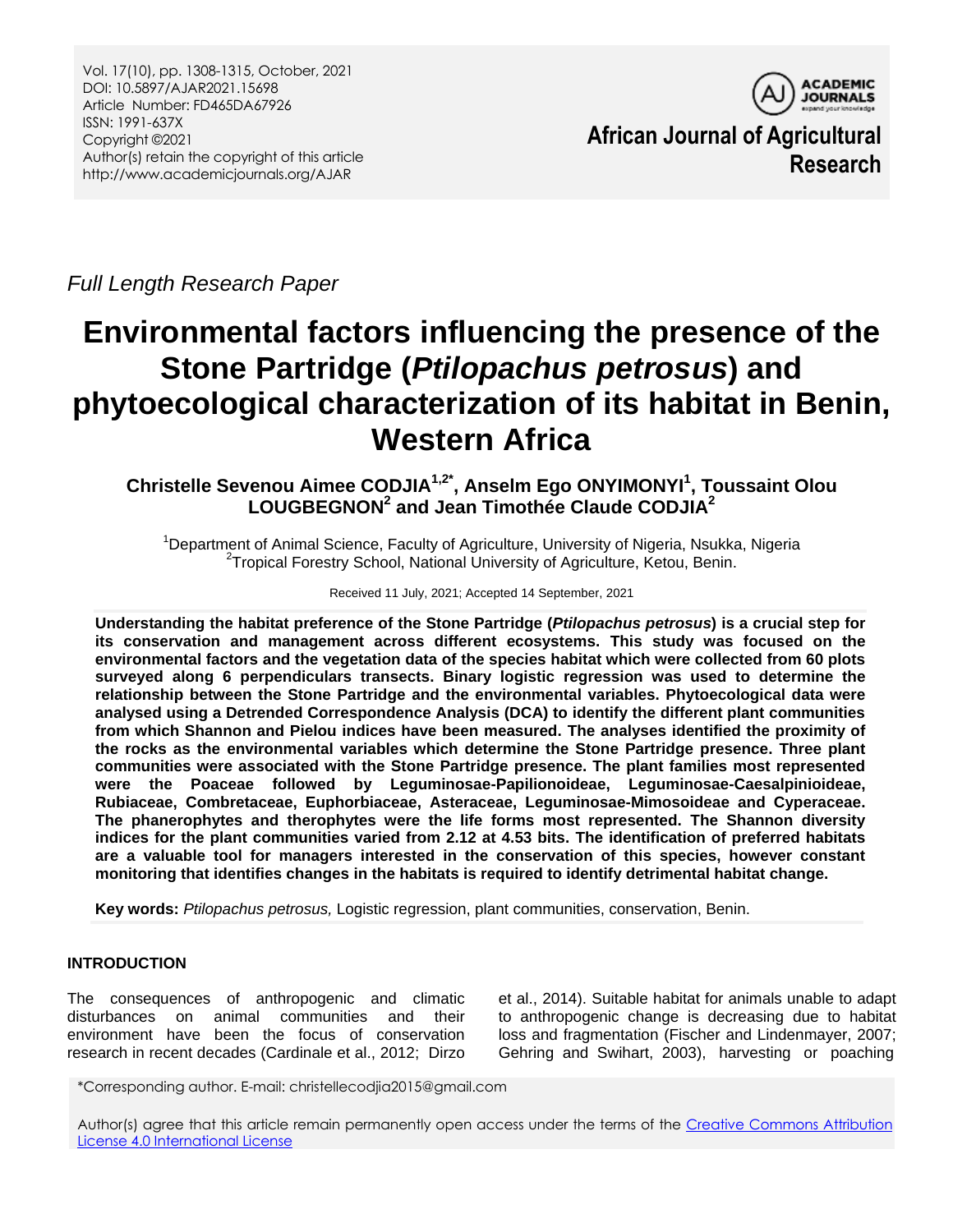

**Figure 1.** Map of Benin showing the study area.

(Gangaas et al., 2013; Martin and Caro, 2013; Carter, 2017), pollution of rivers and water bodies (Jepson et al., 2016; Desforges et al., 2016), mortality linked to humananimal conflict (Jędrzejewski et al., 2017), climate change (Brodie and Pearson, 2016; Descamps et al., 2017) and emerging diseases caused by fungi and parasites (Weinstein et al., 2017). Between 1970 and 2005, it is estimated that the global population of African fauna within protected areas fell by around 60% on a continental scale (Gandiwa et al., 2016; Murn et al., 2016). This is especially true for birds, whose populations have collapsed in West Africa (Howland et al., 2016; Bakker et al., 2016; Amoussou et al., 2012; Ayanlade and Proske, 2016) and in the case of the Stone Partridge, a species thought to be restricted to woody ecosystems near hills and rocky outcrops (Fretwell and Trathan, 2009).

In Benin, the Stone Partridge is mostly found in the centre and the northern of the country, with fairly low numbers in most of their habitats. This species is declining due to poaching and the effects of climate change (Bass and Chakrabarty, 2014). Yet the Stone Partridge has a special place in Beninese culture as it is used for medicinal and magical purposes (Codjia et al., 2021). Although the species has been included in various phylogenetic studies and is listed in various site-specific species lists, it has not been the focus of any surveys. There is thus a requirement for conservation and management purposes of a better understanding of the habitat requirements of the Stone Partridge. This study describes the preferred habitats of the Stone Partridge through a phytoecological survey across the species range in Benin.

#### **MATERIALS AND METHODS**

#### **Study area**

This study was undertaken in the Republic of Benin (Benin). The Republic of Benin is situated in West Africa between the latitudes 6°10'N and 12°25'N and longitudes 0°45'E and 3°55'E (Figure 1). It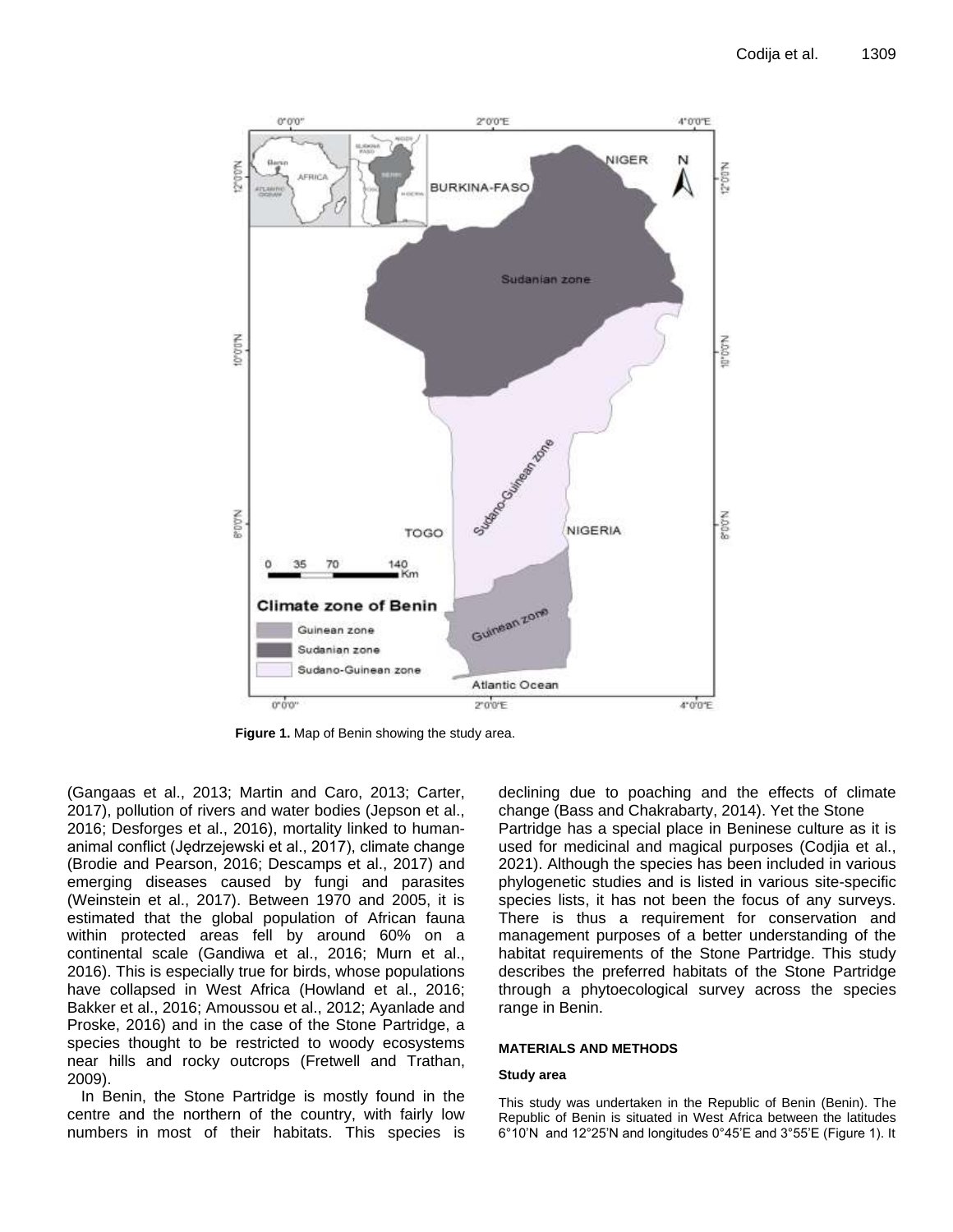

**Figure 2.** Design of the transect.

is bordered by the republics of Togo in the west, Nigeria in the east, Atlantic Ocean in the south, Burkina Faso and Niger in the north. It covers a land area of 112,622  $km^2$ . The country hosts roughly 11 million people, with a population growth rate of 2.71% (World Bank, 2019). The mean annual rainfall ranges from 900 to 1100 mm. The mean monthly temperature ranges from 25 to 35°C and values of the relative air humidity range from 81% in August to 26% in February (Adam and Boko, 1993). Natural vegetation types include riparian forests, woodlands, tree/shrub savannahs and grass savannahs. The communal land is dominated by secondary and disturbed vegetation types including fallow, savannah patches, degraded woodland and riparian forest (Adomou, 2005).

#### **Bird survey data**

In each of the 3 climatic zones of Benin, a visual confirmation was made of the presence / absence of the species through the natural vegetation and agricultural lands, following perpendicular transects, NNE-SSW (25-225 grades) and ESE-WNW (125 –325 grades) (Figure 2). The transects extended up to 1 km. A series of circular plots of 706.5 m² (15 m radius) were placed along each of the two transects. Plots were centred on the transects and were placed at regular intervals of 200 m on the NNE – SSW and ESE – WNW transects, respectively. Two perpendicular transects were randomly selected from each climate zone where Stone Partridge were observed and cited in literature.

Before going to the field, it was important to define the routes to be maked. For this, information system Geographic ArcGis 10.1 was used to delineate the transects. Once these trails were traced, the geographical coordinates of the fixed plots were recorded with a GPS in order to optimize the orientation on the ground. A total of 60 plots were surveyed along 6 perpendicular transects.

In each plot, the signs of presence of the Stone Partridge were first looked for. These signs of the presence correspond to droppings, feathers, traces or direct observations of individuals. This species is rare and very difficult to observe in the wild because of its great discretion. The droppings are often the main signs of the presence of the species. Usually, they are located in their resting places.

As soon as an indication of the presence of the Stone Partridge is detected along these transects, its location is recorded with GPS. Phytoecological surveys were undertaken to determine the plant communities in Stone Partridge habitat according to the sigmatist method of Braun-Blanquet (1932) and the environmental predictor variables (distance to farmland, presence of rock-outcrops, the

distance to water, slope, presence of predators, canopy cover and bushfire) were collected. Thereafter, the distance to farmland, water and slope was derived based on plots waypoints using Euclidean distance in the spatial analysis extension of ArcGIS 10.1 software.

#### **Phytoecological inventory method**

Phytoecological surveys were undertaken to determine the plant communities in Stone Partridge habitat according to the sigmatist method of Braun-Blanquet (1932). 60 circular plots of 706.5 m² (15 m radius) were used to collect vegetation composition in the four main vegetation types: woodland, shrub/tree savannah, grass savannah and fallow cultivated areas. Tree, shrub and herbaceous plant sampling were carried out through plots (Weber et al., 2000). In each plot, we recorded: (i) the vegetation type; (ii) the exhaustive species list, (ii) the percentage of cover for each species, (iii) the number of species as well as the percentage cover for each vegetation layer; (iv) the soil texture; (v) the topographic position (slope, bottom slope, mid-slope, top of slope or summit).

The plant species were assigned coefficients of abundancedominance (Braun-Blanquet, 1932) which is the expression of the relative space occupied by all individuals of each species. The average coefficients of cover (ACC) used were:

- 5: species covering 75 to 100% of the survey area (ACC) = 87.5%
- 4: species covering 50 to 75% of the survey area (ACC) =62.5%
- 3: species covering 25 to 50% of the survey area (ACC) =37.5%
- 2: species covering 5 to 25% of the survey area (ACC) =15%
- 1: species covering 1 to 5% of the survey area (ACC) =3%
- +: species covering 0 to 1% of the survey area (ACC) =0.5%.

#### **Data analysis**

#### *Environmental factors determining the presence of the Stone Partridge*

Binary logistic regression was used, an appropriate statistical tool to determine the influence of explanatory variables on response variables when the latter take a dichotomous form (Peng et al., 2002). The logistic model predicts the Logit of the response variable (Y) from the explanatory variables (X). The Logit is the natural logarithm (ln) of the ratio of the probabilities  $(π)$  that Y occurs and the probabilities  $($ -π) that Y does not occur. The model is specified as follows: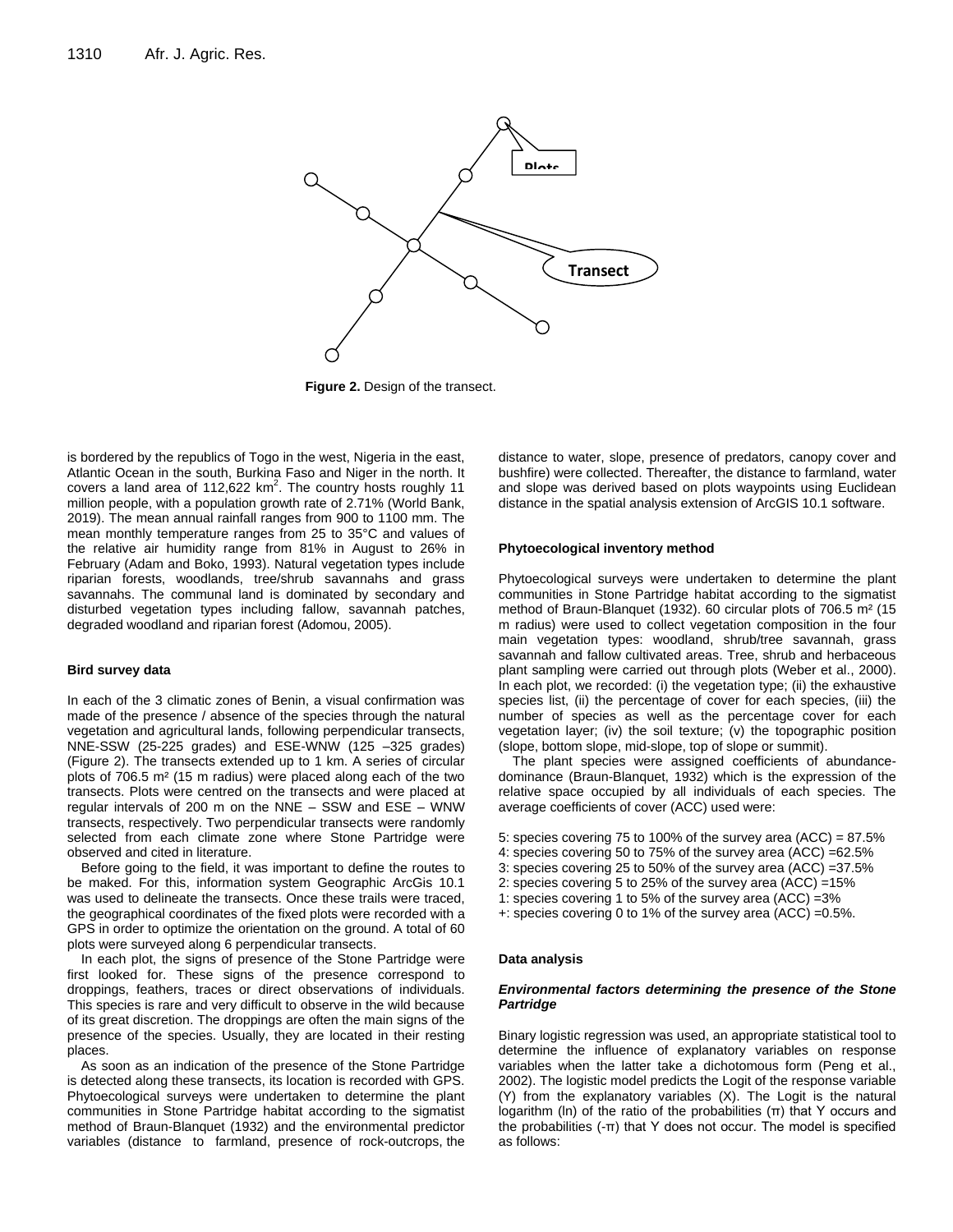

**Figure 3.** Correlation matrice expressing the relationship between the Stone Partridge and the environmental variables.

$$
\ln\left(\frac{\delta}{1-\delta}\right) = \beta_0 + \beta_1 x_{1i} + \beta_2 x_{2i} + \dots + \beta_k x_{ki}
$$

where  $\frac{1}{1-\delta}$  is the "<u>Odd</u>";  $β<sub>0 is</sub>$  the y-intercept;  $β<sub>1</sub>$ ,  $β<sub>2</sub>$ , ...,  $β<sub>k</sub>$  are the regression coefficients of the independent variables *x1i, x2i,…, xki*.

The explanatory variables (x) were the seven environmental variables described earlier. Stepwise regression was applied from the full model to select the best model based on the most significant variables. Before running the logistic regression, multivariate correlation analysis was performed to verify collinearity between explanatory variables. The significance of the parameters of the logistic regression was evaluated by the likelihood ratio  $\chi^2$ , the deviation test and the statistics of Hosmer- Lemeshow and Wald. All statistical analyses were performed with R version 4.0.5.

#### *Plant community ordination, classification and indicator species determination*

An ordination technique (Detrended Correspondance Analysis, DCA) was performed to identify possible gradients in and between communities that allow the description of the characteristics of the Stone Partridge habitat.

#### *Floristic analysis of the plant communities inhabited by the Stone Partridge*

**Plant community species richness:** Species richness was determined by counting the number of species recorded in the plots describing each plant community. The total number of species recorded per plant community was computed and estimated the species richness for woody and herbaceous plant species separately.

**Plant community diversity:** Shannon index was used as a measure of α-diversity, which combines species richness with

relative abundance (Shannon and Weaver, 1949). It was estimated as:

$$
H'=\sum_{i=1}^s p i Log_2\ pi
$$

where pi is the relative abundance of the species i in a given plant community and S the species richness of the community.

**Plant community evenness:** The evenness of a plant community was calculated using Pielou evenness (Pielou, 1969) defined as:

$$
E = H'/log_2S
$$

where S is the total number of species per plant community and H' is the value of the Shannon index. E values range from 0 (dominance of few species in the community) to 1 (evenly distribution of plant species in the community).

#### *Classification of the plant community by life forms*

Life forms were assigned to species using those defined by Raunkiaer (1934): Therophyte (Th), Hemicryptophyte (Hec), Chamaephyte (Ch), and Phanerophyte (Ph).

## **RESULTS**

#### **Environmental factors determining the presence of the Stone Partridge**

The presence (pa) of the Stone Partridge seems to show a correlation with the proximity of the rocks (Figure 3). The overall evaluation of the logistic regression model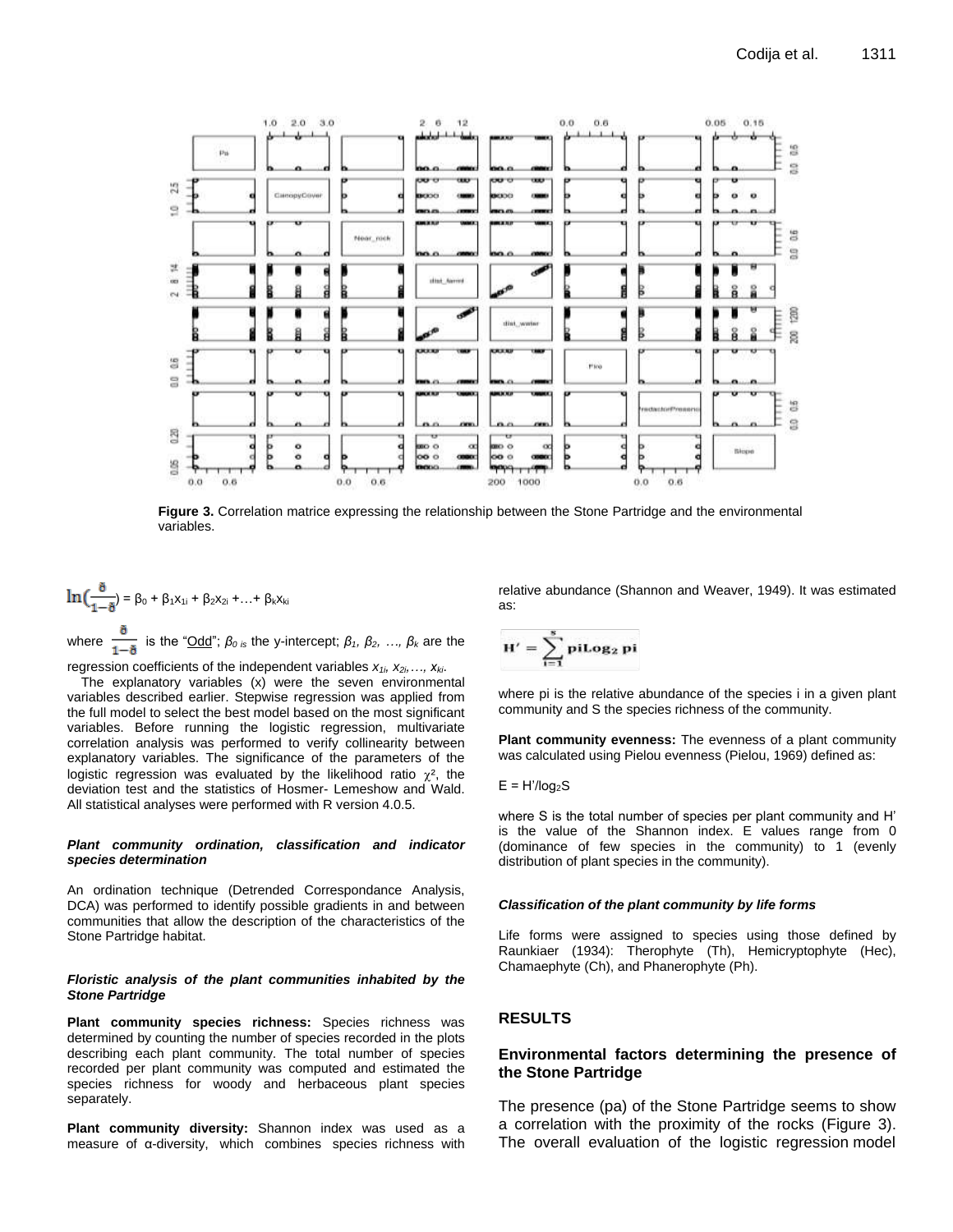| Variable                 | <b>Estimate</b> | Std. error  | Z-value  | Pr(z z )   |
|--------------------------|-----------------|-------------|----------|------------|
| (Intercept)              | $-1.108$        | $1.364e+00$ | $-0.812$ | 0.4169     |
| Presence of rock-outcrop | $1.220e+00$     | 6.126e-01   | 1.992    | $0.0464**$ |
| Distance to farmland     | 1.821e-02       | 1.353e-02   | 1.345    | 0.1785     |
| Distance to water        | 9.361e-06       | 5.428e-05   | 0.172    | 0.8631     |
| Canopy cover             | $-9.854e-01$    | 1.375e+00   | $-0.717$ | 0.4736     |
| <b>Bushfire</b>          | $-4.336e-01$    | 4.729e-01   | $-0.917$ | 0.3591     |
| Presence of predactors   | $-1.678e-01$    | 4.718e-01   | $-0.356$ | 0.7221     |
| Slope                    | 2.755e-02       | 3.280e-01   | 0.084    | 0.9331     |

| Table 1. Logistic regression results: factors determining the presence of the Stone Partridge in the study. |  |  |
|-------------------------------------------------------------------------------------------------------------|--|--|
|-------------------------------------------------------------------------------------------------------------|--|--|

\*\*Indicate 5% significance.



**Figure 4.** The detrented correspondance analysis ordination diagram. G1=Open forest, G2=Saxicolous savannah, G3=Farmland/fallows, StonPA= plots names code.

and the Hosmer-Lemeshow goodness test revealed that the model provided adequate form to the data with Omnibus tests of significant coefficients and a 92% correct prediction. The results show that only one variable significantly influenced the presence of the species: the proximity of rocks/hill significantly increases the likelihood of the Stone Partridge being present (Table 1). The birds presence was not clearly related to the distance from the fields, the water and the presence of predators.

#### **Floristic composition of plant communities**

A total of 210 plants species belonging to 49 families were encountered within plants communities associated with the Stone Partridge. The most species rich families were Poaceae (45 species, 21.43%) followed by Leguminosae-Papilionoideae (31 species, 14.76%), Leguminosae-Caesalpinioideae (11 species, 5.24%), Rubiaceae (10 species, 4.76%), Combretaceae (9 species, 4.29%), Euphorbiaceae (8 species, 3.81 %), Asteraceae and Leguminosae-Mimosoideae (7 species each, 3.33 %), and Cyperaceae (6 species, 2.86%).

#### **The Stone Partridge habitat typology**

The detrended correspondance analysis ordination diagram (Figure 4) of the plot data identified three plant communities associated with the Stone Partridge: (i) Saxicolous savannah, (ii) Open-forest and (iii) Farmland/Fallows. The dominant plant species in each habitat were *Acacia macrostachya* and *Detarium* for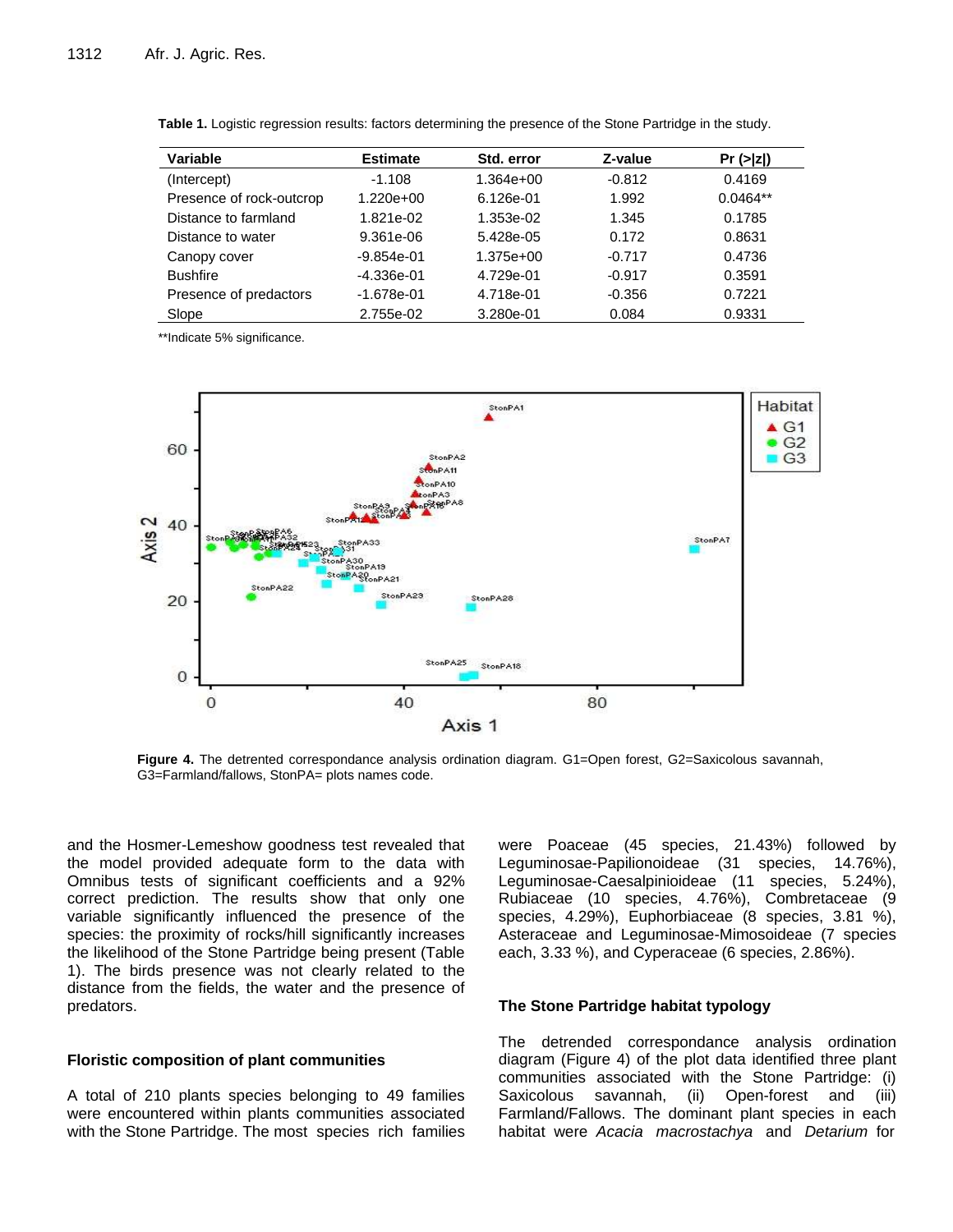

**Table 2.** Specific diversity of plants communities inhabited by the Stone Partridge.

**Figure 5.** Raw and weighted spectrum of each community plant of the Stone Partridge habitat.

Saxicolous savannah, *Anogeissus leiocarpa* and *Burkea africana* in Open-forests, *Vitellaria paradoxa* and *Annona senegalensis* for Farmland/Fallows.

## **Specific diversity of plants communities**

Table 2 presents the ecological parameters of the different plant communities. The highest species richness (143 species) was obtained for farmland/fallows dominated by *V. paradoxa* and *A. senegalensis*, while the lowest (92 species) was obtained for saxicolous savannah with *A. macrostachya* and *Detarium microcarpum*. The Shannon diversity index (H) varied between 2.12 bits (Open-forest) and 4.53 bits (Saxicolous savannah). Pielou's equitability index was the highest for saxicolous savannah and lowest for open-forest.

#### **Life forms composition of plant communities in Stone Partridge habitat**

The dominant life-form in communities were therophytes (annuals) with 38.57% (81 species) followed by phanerophyte (large shrubs and trees) 33.57% (71 species), hemicryptophytes (herbaceous perennials), chamaephytes (woody plants with resting buds on or near the ground) and geophyte (plants with underground storage organs like buls) 9.05% each (19 species each) and epiphytes 0.48 % (1 species). Figure 5 shows the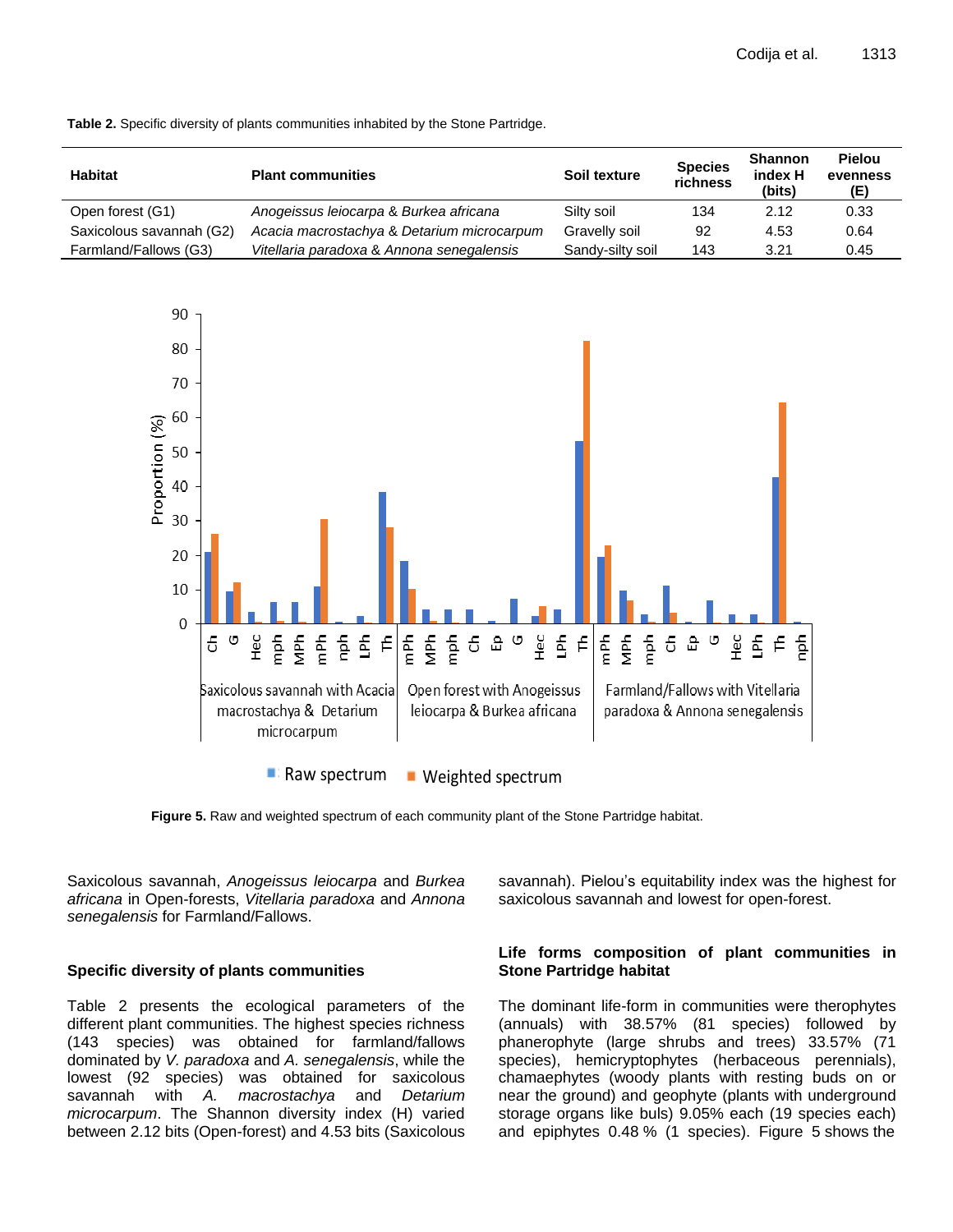raw and weighted spectra according to life-form in each plant community inhabited by Stone Partridge. The therophytes species were the most abundant in raw and weighted spectra in each community.

## **DISCUSSION**

The study showed that the Stone Partridge were strongly associated with the farmland and fallows habitats, followed by the open forest habitat, and hardly at all with the saxicolous savannah habitats. However, the presence of the rocky outcrops is essential to the Stone Partridge habitat (BirdLife International, 2021). These habitats in turn are associated with different plant communities (Jacobi et al., 2007). The preferred habitats that are farmland and fallows are characterised by *V. paradoxa*  and *A. senegalensis* plant species. These results are similar to those of Aleza et al. (2015). The soil has a sandy-silty texture and is topographically associated with slopes. The three types of plant communities identified are distributed along a topographic gradient due to the presence of hills. The variability of grazed plant groups is caused by climatic and topographical factors and by the influence of human activities (Dawar et al., 2021). From a topographical point of view, the studied stations present a difference since they belong to different topographic levels: the saxicolous savannahs are on the side of the hills while the fields/fallow are at the bottom of the slope. Studies have shown that the disturbance gradient due to topography is large enough to determine the distribution of Stone Partridge habitats. Despite the negligible number of studies carried out to date on the habitats of Stone Partridge in Benin, all the results obtained through this study are consistent with those of the already existing bibliography (Hanle et al., 2020).

The presence of signs of the presence of the Stone Partridge in fallow land is explained by the fact that they go there to feed on grasses, roots, fallen fruits and fungi (Khan et al., 2021).

## **Patterns of floristic diversity of Stone Partridge habitat**

The floristic composition of plant communities shows that the dominance of the families Poaceae, Leguminosae-Papilionoideae, Leguminosae-Caesalpinioideae, Rubiaceae, Combretaceae, Euphorbiaceae, Asteraceae, Leguminosae-Mimosoideae and Cyperaceae. These observations are consistent with the results obtained by previous studies in the same area (Oumorou et al., 2010; Houessou et al., 2013). The marked presence of therophytes is not surprising as the sites are under strong anthropogenic pressure. However, the predominance of therophytes is a favourable situation for Stone Partridge because its diet mainly consists of seeds (Carroll, 1994).

## **Conclusion**

Monitoring of the species habitat can contribute to the conservation as well as management of the Stone Partridge population in the Benin. In this study, three plant communities inhabited by the Stone Partridge were explored. Given the use of the species by local communities for food as well as medicinal purposes, and concerns regarding population declines, it was found that the species was frequently found in anthropogenically modified habitat (farmlands), and especially in association with rocky outcrops. Further monitoring is required to further understand land use patterns influencing the distribution of this totemic species in Benin: the move from community managed land to largescale commercial agriculture may have negative consequences for the species in the future.

## **CONFLICT OF INTERESTS**

The authors have not declared any conflict of interests.

## **ACKNOWLEDGEMENTS**

The authors thank Dr Harriet M. Ndofor-Foleng and Dr Alan TK Lee for their helpful comments and English language editing during the preparation of this manuscript. They also extend their appreciation to Dr Etienne Monsoundé Dossou for the exported data and the rural population for their collaboration. They appreciate the grant from the Deutscher Akademischer Austauschdienst DAAD to carry out this research.

## **REFERENCES**

Adam S, Boko M (1993). *Le Bénin*. Les éditions Flamboyant/EDICEF 6 p.

- Adomou AC (2005). Vegetation patterns and environmental gradients in Benin: implications for biogeography and conservation. PhD thesis Wageningen University, Wageningen. https://edepot.wur.nl/121707
- Aleza K, Villamor GB, Wala K, Dourma M, Atakpama W, Batawila K, Akpagana K (2015). Woody species diversity of *Vitellaria paradoxa* CF Gaertn traditional agroforests under different land management regimes in Atacora district (Benin, West Africa*).*International Journal of Biodiversity and Conservation *7*(4):245-253.
- Amoussou LL, Lougbégnon TO, Djossa BA, Kidjo FC, Awessou B, Mensah GA (2012). Analyse de la pression anthropique et son effet sur la biodiversité des sites à ériger en réserves de faune au Sud-Bénin. Bulletin de la Recherche Agronomique du Bénin (BRAB) NSpécial Elevage et Faune pp. 28-34.
- Ayanlade A, Proske U (2016). Assessing wetland degradation and loss of ecosystem services in the Niger Delta, Nigeria. Marine and Freshwater Research 67(6):828-836.
- Bakker P, Schmittner A, Lenaerts JTM, Abe‐Ouchi ABiD, van den Broeke MR, Yin J (2016). Fate of the Atlantic Meridional Overturning Circulation: Strong decline under continued warming and Greenland melting. Geophysical Research Letters 43(23):12-252.
- Bass AE, Chakrabarty S (2014). Resource security: Competition for global resources, strategic intent, and governments as owners. Journal of International Business Studies 45(8):961-979.